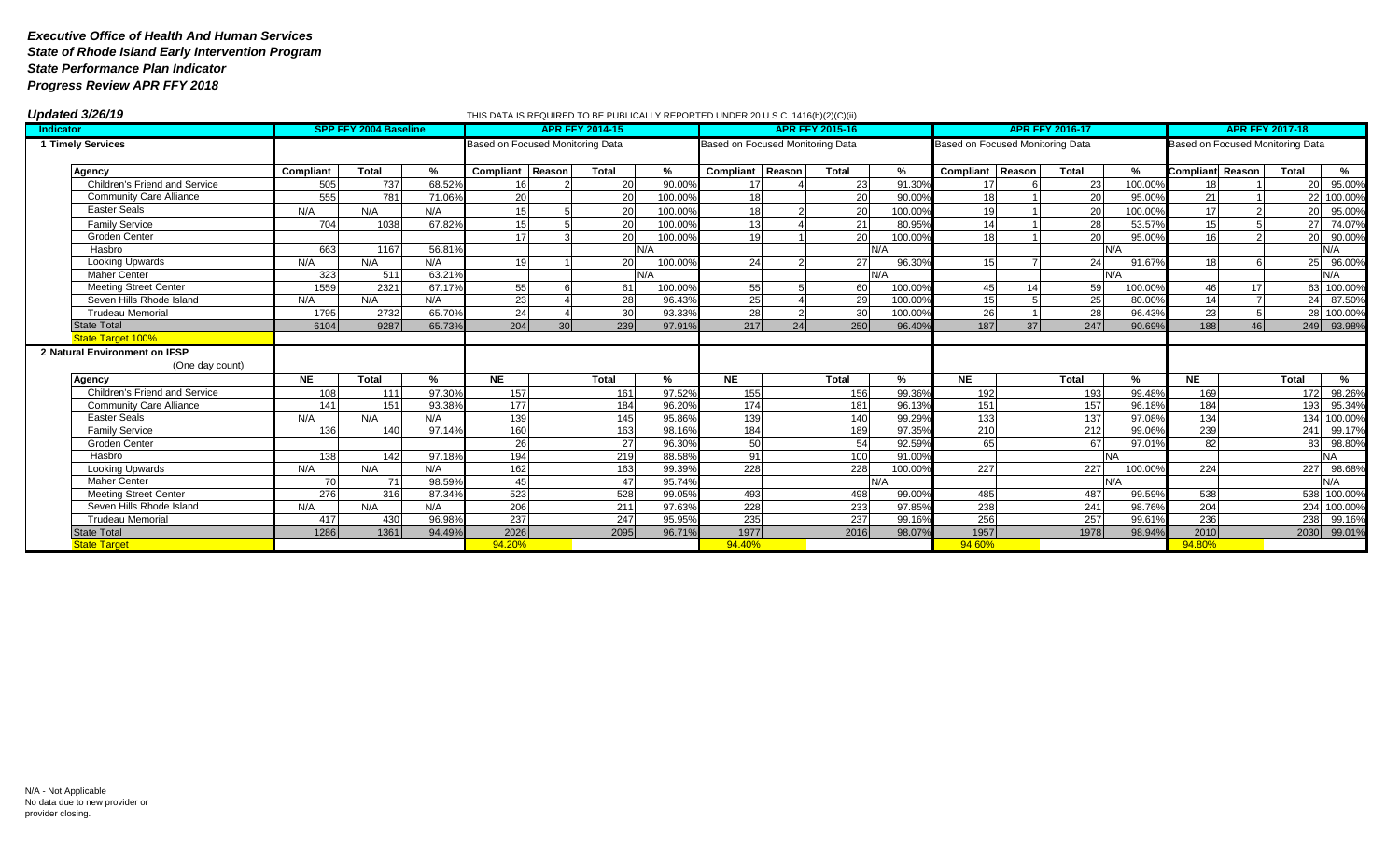#### **Updated 3/26/19** THIS DATA IS REQUIRED TO BE PUBLICALLY REPORTED UNDER 20 U.S.C. 1416(b)(2)(C)(ii)

| Indicator |                                                                                                                                                                                                                                                             |                | <b>SPP FFY 2004 Baseline</b> |         |                | <b>APR FFY 2014-15</b> |        |                | <b>APR FFY 2015-16</b> |        |                | <b>APR FFY 2016-17</b> |        |              | <b>APR FFY 2017-18</b> |        |
|-----------|-------------------------------------------------------------------------------------------------------------------------------------------------------------------------------------------------------------------------------------------------------------|----------------|------------------------------|---------|----------------|------------------------|--------|----------------|------------------------|--------|----------------|------------------------|--------|--------------|------------------------|--------|
|           | 3 Child Outcomes                                                                                                                                                                                                                                            |                |                              |         |                |                        |        |                |                        |        |                |                        |        |              |                        |        |
| 1)        |                                                                                                                                                                                                                                                             |                |                              |         |                |                        |        |                |                        |        |                |                        |        |              |                        |        |
|           | The percentage of infants and toddlers who entered or exited<br>early intervention below age expectations in each Outcome.<br>The percent who substantially increased their rate of growth by<br>the time they turned 3 years of age or exited the program. |                |                              |         |                |                        |        |                |                        |        |                |                        |        |              |                        |        |
| A         | Outcomes 1 - Positive social-emotional skills                                                                                                                                                                                                               |                |                              |         |                |                        |        |                |                        |        |                |                        |        |              |                        |        |
| APR A1    | Agency                                                                                                                                                                                                                                                      |                | Total                        | %       |                | <b>Total</b>           | %      |                | Total                  | %      |                | <b>Total</b>           | %      |              | Total                  | %      |
|           | Children's Friend and Service                                                                                                                                                                                                                               | $\mathfrak{p}$ |                              | 50.00%  | 58             | 79                     | 73.42% | 52             | 84                     | 61.90% | 63             | 108                    | 58.33% | 49           | 91                     | 53.85% |
|           | <b>Community Care Alliance</b>                                                                                                                                                                                                                              | 39             | 79                           | 49.37%  | 71             | 113                    | 62.83% | 75             | 100                    | 75.00% | 57             | 89                     | 64.04% | 37           | 72                     | 51.39% |
|           | <b>Easter Seals</b>                                                                                                                                                                                                                                         | 19             | 36                           | 52.78%  | 58             | 81                     | 71.60% | 53             | 79                     | 67.09% | 33             | 63                     | 52.38% | 28           | 77                     | 36.36% |
|           | <b>Family Service</b>                                                                                                                                                                                                                                       | 61             | 81                           | 75.31%  | 46             | 73                     | 63.019 | 46             | 74                     | 62.16% | 37             | 62                     | 59.68% | 48           | 105                    | 44.44% |
|           | <b>Groden Center</b>                                                                                                                                                                                                                                        |                |                              |         | 10             | 11                     | 90.91% | 18             | 25                     | 72.00% | 16             | 28                     | 57.14% | 18           | 35                     | 51.43% |
|           | Hasbro                                                                                                                                                                                                                                                      | 42             | 85                           | 49.41%  | 31             | 87                     | 35.63% |                | N/A                    |        |                |                        | N/A    |              |                        | N/A    |
|           | <b>Looking Upwards</b>                                                                                                                                                                                                                                      | 18             | 28                           | 64.29%  | 79             | 102                    | 77.45% | 74             | 109                    | 67.89% | 99             | 145                    | 68.28% | 92           | 137                    | 67.15% |
|           | <b>Maher Center</b>                                                                                                                                                                                                                                         | 15             | 22                           | 68.18%  | 13             | 24                     | 54.17% |                | N/A                    |        |                |                        | N/A    |              |                        | N/A    |
|           | <b>Meeting Street Center</b>                                                                                                                                                                                                                                | 68             | 139                          | 48.92%  | 180            | 257                    | 70.04% | 154            | 235                    | 65.53% | 89             | 171                    | 52.05% | 107          | 235                    | 45.53% |
|           | Seven Hills Rhode Island                                                                                                                                                                                                                                    | 59             | 74                           | 79.73%  | 61             | 91                     | 67.03% | 75             | 116                    | 64.66% | 56             | 104                    | 53.85% | 68           | 126                    | 53.97% |
|           | <b>Trudeau Memorial</b>                                                                                                                                                                                                                                     | 119            | 183                          | 65.03%  | 102            | 169                    | 60.36% | 97             | 136                    | 71.32% | 72             | 140                    | 51.43% | 75           | 147                    | 51.02% |
|           | <b>State Total</b>                                                                                                                                                                                                                                          | 442            | 731                          | 60.47%  | 709            | 1087                   | 65.23% | 644            | 958                    | 67.22% | 522            | 910                    | 57.36% | 522          | 1028                   | 50.78% |
|           | <b>State Target</b>                                                                                                                                                                                                                                         |                |                              |         | 68.00%         |                        |        | 68.20%         |                        |        | 68.80%         |                        |        | 70.00%       |                        |        |
|           |                                                                                                                                                                                                                                                             |                |                              |         |                |                        |        |                |                        |        |                |                        |        |              |                        |        |
| A         | Outcomes 2 - Acquisition and use of knowledge and skills                                                                                                                                                                                                    |                |                              |         |                |                        |        |                |                        |        |                |                        |        |              |                        |        |
| APR B1    | Agency                                                                                                                                                                                                                                                      | $\overline{2}$ | Total                        | %       | $\overline{2}$ | Total                  | %      | $\overline{2}$ | Total                  | %      | $\overline{2}$ | Total                  | %      | $\mathbf{2}$ | Total                  | %      |
|           | Children's Friend and Service                                                                                                                                                                                                                               |                |                              | 100.00% | 65             | 88                     | 73.86% | 63             | 89                     | 70.79% | 73             | 121                    | 60.33% | 65           | 102                    | 63.73% |
|           | <b>Community Care Alliance</b>                                                                                                                                                                                                                              | 61             | 96                           | 63.54%  | 87             | 120                    | 72.50% | 85             | 112                    | 75.89% | 61             | 97                     | 62.89% | 48           | 83                     | 57.83% |
|           | <b>Easter Seals</b>                                                                                                                                                                                                                                         | 21             | 39                           | 53.85%  | 68             | 93                     | 73.12% | 67             | 90                     | 74.44% | 46             | 74                     | 62.16% | 31           | -83                    | 37.35% |
|           | <b>Family Service</b>                                                                                                                                                                                                                                       | 65             | 87                           | 74.71%  | 47             | 72                     | 65.28% | 66             | 91                     | 72.53% | 59             | 90                     | 65.56% | 68           | 125                    | 54.40% |
|           | <b>Groden Center</b>                                                                                                                                                                                                                                        |                |                              |         | 10             | 12                     | 83.33% | 17             | 27                     | 62.96% | 24             | 37                     | 64.86% | 24           | 41                     | 58.54% |
|           | Hasbro                                                                                                                                                                                                                                                      | 64             | 100                          | 64.00%  | 63             | 106                    | 59.43% |                | N/A                    |        |                |                        | N/A    |              |                        | N/A    |
|           | Looking Upwards                                                                                                                                                                                                                                             | 25             | 31                           | 80.65%  | 94             | 111                    | 84.68% | 95             | 122                    | 77.87% | 103            | 149                    | 69.13% | 101          | 149                    | 67.79% |
|           | <b>Maher Center</b>                                                                                                                                                                                                                                         | 20             | 23                           | 86.96%  | 25             | 30                     | 83.33% |                | N/A                    |        |                |                        | N/A    |              |                        | N/A    |
|           | <b>Meeting Street Center</b>                                                                                                                                                                                                                                | 110            | 179                          | 61.45%  | 228            | 296                    | 77.03% | 236            | 296                    | 79.73% | 162            | 251                    | 64.54% | 156          | 292                    | 53.42% |
|           | Seven Hills Rhode Island                                                                                                                                                                                                                                    | 74             | 93                           | 79.57%  | 78             | 102                    | 76.47% | 102            | 152                    | 67.11% | 96             | 137                    | 70.07% | 98           | 159                    | 61.64% |
|           | <b>Trudeau Memorial</b>                                                                                                                                                                                                                                     | 128            | 184                          | 69.57%  | 115            | 174                    | 66.09% | 94             | 134                    | 70.15% | 101            | 155                    | 65.16% | 98           | 170                    | 57.65% |
|           | <b>State Total</b>                                                                                                                                                                                                                                          | 571            | 835                          | 68.38%  | 880            | 1204                   | 73.09% | 825            | 1113                   | 74.12% | 725            | 1111                   | 65.26% | 689          | 1204                   | 57.23% |
|           | <b>State Target</b>                                                                                                                                                                                                                                         |                |                              |         | 74.20%         |                        |        | 74.60%         |                        |        | 74.80%         |                        |        | 75.00%       |                        |        |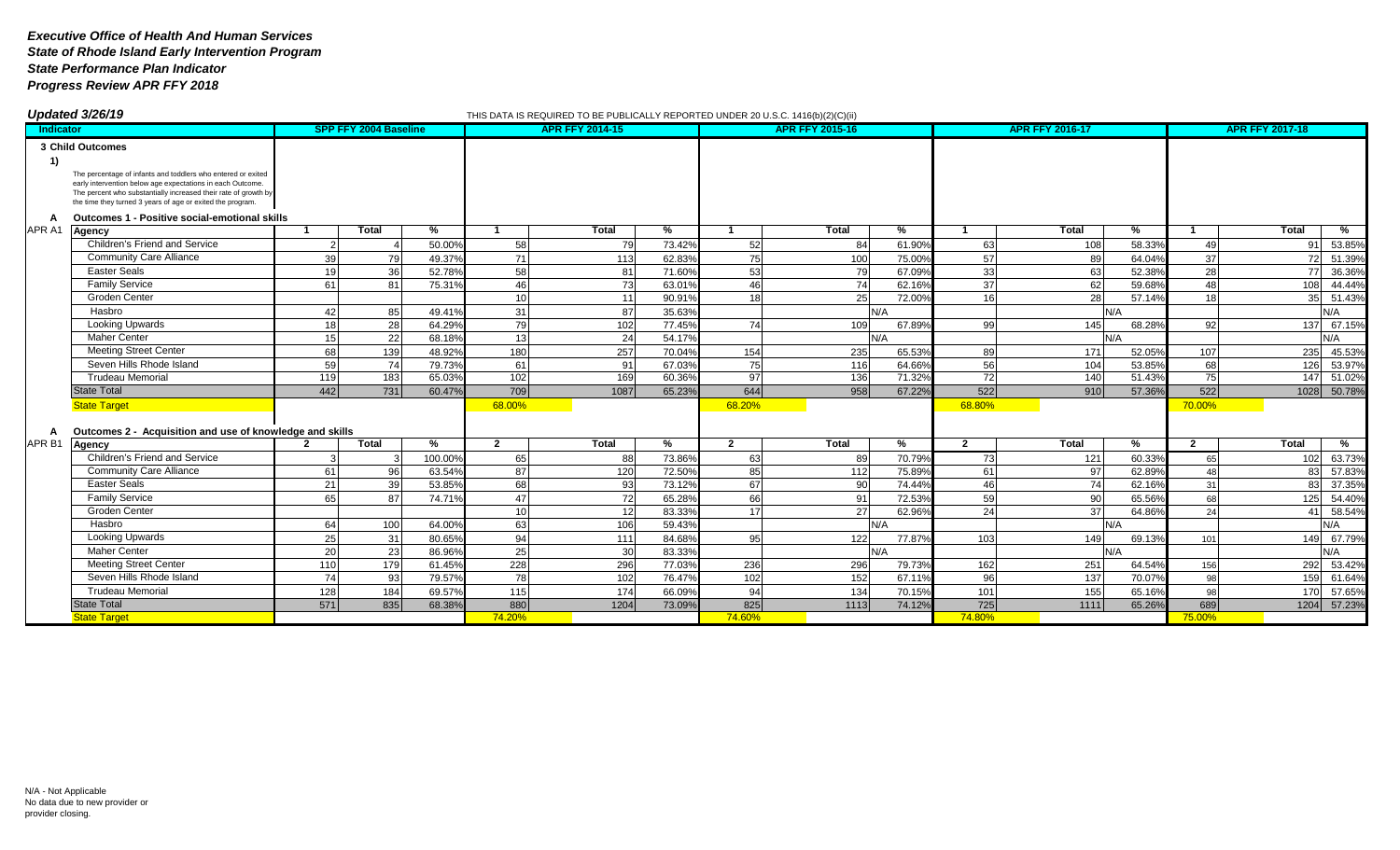|                   | <b>Updated 3/26/19</b>                                                                                                                                                                                                |                 |                              |         |                 |                        | THIS DATA IS REQUIRED TO BE PUBLICALLY REPORTED UNDER 20 U.S.C. 1416(b)(2)(C)(ii) |                  |                        |        |                 |                        |                        |              |                     |  |
|-------------------|-----------------------------------------------------------------------------------------------------------------------------------------------------------------------------------------------------------------------|-----------------|------------------------------|---------|-----------------|------------------------|-----------------------------------------------------------------------------------|------------------|------------------------|--------|-----------------|------------------------|------------------------|--------------|---------------------|--|
| Indicator         |                                                                                                                                                                                                                       |                 | <b>SPP FFY 2004 Baseline</b> |         |                 | <b>APR FFY 2014-15</b> |                                                                                   |                  | <b>APR FFY 2015-16</b> |        |                 | <b>APR FFY 2016-17</b> | <b>APR FFY 2017-18</b> |              |                     |  |
|                   | Outcomes 3 - Taking action to meet needs                                                                                                                                                                              |                 |                              |         |                 |                        |                                                                                   |                  |                        |        |                 |                        |                        |              |                     |  |
| APR <sub>C1</sub> | <b>Agency</b>                                                                                                                                                                                                         | 3               | <b>Total</b>                 | %       | $\mathbf{3}$    | <b>Total</b>           | %                                                                                 | 3                | <b>Total</b>           | %      | 3               | Total                  | %                      | $\mathbf{3}$ | %<br><b>Total</b>   |  |
|                   | Children's Friend and Service                                                                                                                                                                                         |                 |                              | 100.00% | 58              | 80                     | 72.50%                                                                            | 60               | 87                     | 68.97% | 86              | 121                    | 71.07%                 | 64           | 64.65%<br>$\Omega$  |  |
|                   | <b>Community Care Alliance</b>                                                                                                                                                                                        | 56              | 91                           | 61.54%  | 87              | 119                    | 73.11%                                                                            | 84               | 109                    | 77.06% | 70              | 99                     | 70.71%                 | 51           | 63.75%              |  |
|                   | <b>Easter Seals</b>                                                                                                                                                                                                   | 39              | 65                           | 60.00%  | 71              | 92                     | 77.17%                                                                            | 72               | 93                     | 77.42% | 52              | 79                     | 65.82%                 | 45           | 50.56%<br>$\Omega$  |  |
|                   | <b>Family Service</b>                                                                                                                                                                                                 | 72              | 98                           | 73.47%  | 51              | 79                     | 64.56%                                                                            | 61               | 84                     | 72.62% | 55              | 90                     | 61.11%                 | 76           | 62.30%<br>122       |  |
|                   | <b>Groden Center</b>                                                                                                                                                                                                  |                 |                              |         | 12              | 13                     | 92.31%                                                                            | 20               | 29                     | 68.97% | 20              | 32                     | 62.50%                 | 21           | 50.00%              |  |
|                   | Hasbro                                                                                                                                                                                                                | 62              | 98                           | 63.27%  | 67              | 108                    | 62.04%                                                                            |                  |                        | N/A    |                 |                        | N/A                    |              | N/A                 |  |
|                   | <b>Looking Upwards</b>                                                                                                                                                                                                | 23              | 25                           | 92.00%  | 95              | 111                    | 85.59%                                                                            | 103              | 120                    | 85.83% | 106             | 149                    | 71.14%                 | 111          | 73.03%<br>152       |  |
|                   | <b>Maher Center</b>                                                                                                                                                                                                   | 24              | 32                           | 75.00%  | 23              | 32                     | 71.88%                                                                            |                  |                        | N/A    |                 |                        | N/A                    |              | N/A                 |  |
|                   | <b>Meeting Street Center</b>                                                                                                                                                                                          | 108             | 180                          | 60.00%  | 247             | 310                    | 79.68%                                                                            | 241              | 283                    | 85.16% | 157             | 246                    | 63.82%                 | 165          | 59.14%<br>279       |  |
|                   | Seven Hills Rhode Island                                                                                                                                                                                              | 76              | 91                           | 83.52%  | 79              | 104                    | 75.96%                                                                            | 116              | 150                    | 77.33% | 100             | 132                    | 75.76%                 | 101          | 68.71%<br>147       |  |
|                   | <b>Trudeau Memorial</b>                                                                                                                                                                                               | 192             | 265                          | 72.45%  | 124             | 174                    | 71.26%                                                                            | 113              | 151                    | 74.83% | 105             | 153                    | 68.63%                 | 115          | 67.65%<br>170       |  |
|                   | <b>State Total</b>                                                                                                                                                                                                    | 657             | 950                          | 69.16%  | 914             | 1222                   | 74.80%                                                                            | 870              | 1106                   | 78.66% | 751             | 1101                   | 68.21%                 | 749          | 1180 63.47%         |  |
|                   | <b>State Target</b>                                                                                                                                                                                                   |                 |                              |         | 70.50%          |                        |                                                                                   | 71.00%           |                        |        | 71.50%          |                        |                        | 72.00%       |                     |  |
| в                 | The percent of infants and toddlers who were functioning<br>within age expectations in each Outcome by the time they<br>turned 3 years of age or exited the program.<br>Outcomes 1 - Positive social-emotional skills |                 |                              |         |                 |                        |                                                                                   |                  |                        |        |                 |                        |                        |              |                     |  |
| APR A2            | Agency                                                                                                                                                                                                                |                 | Total                        | %       |                 | Total                  | $\frac{9}{6}$                                                                     |                  | <b>Total</b>           | %      |                 | <b>Total</b>           | %                      |              | Total<br>%          |  |
|                   | Children's Friend and Service                                                                                                                                                                                         |                 |                              | 40.00%  | 56              | 97                     | 57.73%                                                                            | 51               | 97                     | 52.58% | 58              | 127                    | 45.67%                 | 46           | 43.81%<br>105       |  |
|                   | <b>Community Care Alliance</b>                                                                                                                                                                                        | 53              | 103                          | 51.46%  | 54              | 124                    | 43.55%                                                                            | 50               | 112                    | 44.64% | 48              | 102                    | 47.06%                 | 45           | 50.00%<br><b>QO</b> |  |
|                   | <b>Easter Seals</b>                                                                                                                                                                                                   | 67              | 90                           | 74.44%  | 71              | 103                    | 68.93%                                                                            | 66               | 102                    | 64.71% | 56              | 91                     | 61.549                 | 41           | 42.27%<br>97        |  |
|                   | <b>Family Service</b>                                                                                                                                                                                                 | 99              | 139                          | 71.22%  | 48              | 89                     | 53.93%                                                                            | 67               | 105                    | 63.81% | 54              | 97                     | 55.67%                 | 57           | 41.91%<br>136       |  |
|                   | <b>Groden Center</b>                                                                                                                                                                                                  |                 |                              |         | 13              | 15                     | 86.67%                                                                            | 17               | 30                     | 56.67% | 25              | 42                     | 59.52%                 | 28           | 56.00%<br>50        |  |
|                   | Hasbro                                                                                                                                                                                                                | 81              | 140                          | 57.86%  | $\overline{37}$ | 102                    | 36.27%                                                                            |                  |                        | N/A    |                 |                        | N/A                    |              | N/A                 |  |
|                   | <b>Looking Upwards</b>                                                                                                                                                                                                | $\overline{20}$ | 36                           | 55.56%  | 58              | 113                    | 51.33%                                                                            | 59               | 126                    | 46.83% | 76              | 160                    | 47.50%                 | 81           | 156 51.92%          |  |
|                   | <b>Maher Center</b>                                                                                                                                                                                                   | 21              | 34                           | 61.76%  | 19              | 33                     | 57.58%                                                                            |                  |                        | N/A    |                 |                        | N/A                    |              | N/A                 |  |
|                   | <b>Meeting Street Center</b>                                                                                                                                                                                          | 114             | 217                          | 52.53%  | 208             | 337                    | 61.72%                                                                            | 197              | 329                    | 59.88% | 187             | 302                    | 61.92%                 | 179          | 52.80%<br>339       |  |
|                   | Seven Hills Rhode Island                                                                                                                                                                                              | 84              | 121                          | 69.42%  | 67              | 113                    | 59.29%                                                                            | $\overline{112}$ | 173                    | 64.74% | $\overline{87}$ | 150                    | 58.00%                 | 99           | 58.24%<br>170       |  |
|                   | <b>Trudeau Memorial</b><br><b>State Total</b>                                                                                                                                                                         | 261             | 346                          | 75.43%  | 89              | 189                    | 47.09%                                                                            | 88               | 156                    | 56.41% | 82              | 164                    | 50.00%                 | 96<br>672    | 178<br>53.93%       |  |
|                   | State Target (National 62%)                                                                                                                                                                                           | 802             | 1231                         | 65.15%  | 720<br>57.20%   | 1315                   | 54.75%                                                                            | 707<br>57.40%    | 1230                   | 57.48% | 673<br>57.60%   | 1235                   | 54.49%                 | 57.80%       | 1321 50.87%         |  |
|                   |                                                                                                                                                                                                                       |                 |                              |         |                 |                        |                                                                                   |                  |                        |        |                 |                        |                        |              |                     |  |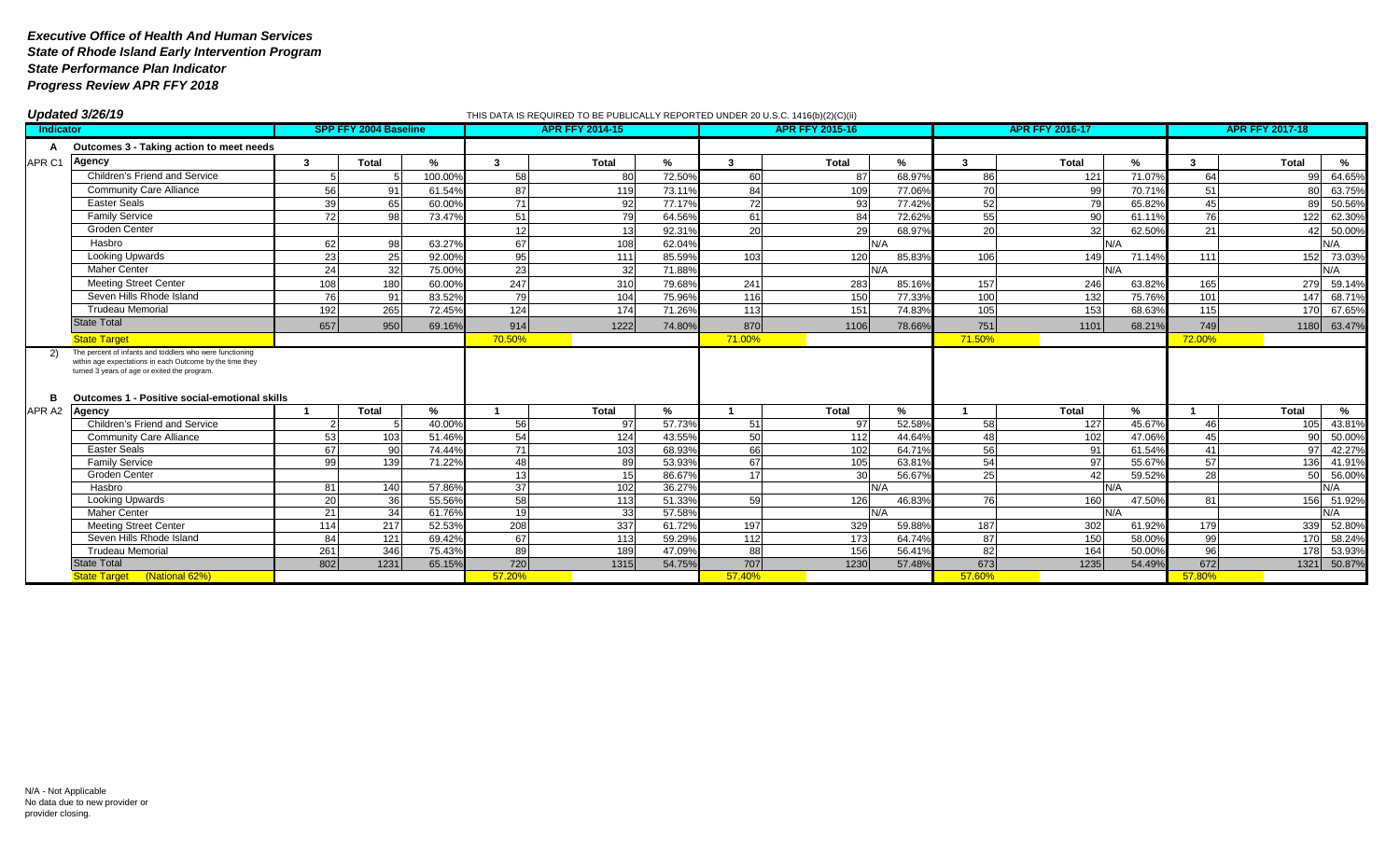|                   | Updated 3/26/19                                          |                 |                              |         |                | THIS DATA IS REQUIRED TO BE PUBLICALLY REPORTED UNDER 20 U.S.C. 1416(b)(2)(C)(ii) |        |                |                        |        |                 |                        |        |                        |                |             |
|-------------------|----------------------------------------------------------|-----------------|------------------------------|---------|----------------|-----------------------------------------------------------------------------------|--------|----------------|------------------------|--------|-----------------|------------------------|--------|------------------------|----------------|-------------|
| Indicator         |                                                          |                 | <b>SPP FFY 2004 Baseline</b> |         |                | <b>APR FFY 2014-15</b>                                                            |        |                | <b>APR FFY 2015-16</b> |        |                 | <b>APR FFY 2016-17</b> |        | <b>APR FFY 2017-18</b> |                |             |
| в                 | Outcomes 2 - Acquisition and use of knowledge and skills |                 |                              |         |                |                                                                                   |        |                |                        |        |                 |                        |        |                        |                |             |
| APR <sub>B2</sub> | Agency                                                   |                 | <b>Total</b>                 | %       | $\overline{2}$ | <b>Total</b>                                                                      | $\%$   | $\overline{2}$ | <b>Total</b>           | %      | $\overline{2}$  | Total                  | %      | $\overline{2}$         | Total          | %           |
|                   | Children's Friend and Service                            |                 |                              | 100.00% | 52             | 96                                                                                | 54.17% | 36             | 94                     | 38.30% | 50              | 128                    | 39.06% | 34                     | 105            | 32.38%      |
|                   | <b>Community Care Alliance</b>                           | 43              | 104                          | 41.35%  | 49             | 124                                                                               | 39.52% | 47             | 112                    | 41.96% | 35              | 102                    | 34.31% | 38                     | Q <sub>0</sub> | 42.22%      |
|                   | <b>Easter Seals</b>                                      | 69              | 91                           | 75.82%  | 65             | 104                                                                               | 62.50% | 61             | 102                    | 59.80% | 53              | 91                     | 58.24% | 34                     | 971            | 35.05%      |
|                   | <b>Family Service</b>                                    | 98 <sup>1</sup> | 143                          | 68.53%  | 50             | 91                                                                                | 54.95% | 66             | 107                    | 61.68% | 43 <sub>l</sub> | 97                     | 44.33% | 43                     |                | 136 31.62%  |
|                   | Groden Center                                            |                 |                              |         |                | 15                                                                                | 46.67% | 13             | 29                     | 44.83% | 22              | 42                     | 52.38% | 26                     | 501            | 52.00%      |
|                   | Hasbro                                                   | 82              | 142                          | 57.75%  | 38             | 108                                                                               | 35.19% |                |                        | N/A    |                 |                        | N/A    |                        |                | N/A         |
|                   | <b>Looking Upwards</b>                                   | 20              | 36                           | 55.56%  | 62             | 114                                                                               | 54.39% | 62             | 126                    | 49.21% | 74              | 161                    | 45.96% | 75                     | 156            | 48.08%      |
|                   | <b>Maher Center</b>                                      | 21              | 34                           | 61.76%  | 21             | 33                                                                                | 63.64% |                |                        | N/A    |                 | N/A                    |        |                        |                | N/A         |
|                   | <b>Meeting Street Center</b>                             | 103             | 218                          | 47.25%  | 186            | 338                                                                               | 55.03% | 175            | 329                    | 53.19% | 149             | 304                    | 49.01% | 138                    | 338            | 40.83%      |
|                   | Seven Hills Rhode Island                                 | 79              | $\overline{125}$             | 63.20%  | 63             | $\overline{113}$                                                                  | 55.75% | 94             | 173                    | 54.34% | 69              | 153                    | 45.10% | $\overline{70}$        |                | 170 41.18%  |
|                   | <b>Trudeau Memorial</b>                                  | 262             | 350                          | 74.86%  | 86             | 190                                                                               | 45.26% | 84             | 147                    | 57.14% | 80              | 166                    | 48.19% | $\overline{77}$        |                | 178 43.26%  |
|                   | <b>State Total</b>                                       | 781             | 1247                         | 62.63%  | 679            | 1326                                                                              | 51.21% | 638            | 1219                   | 52.34% | 575             | 1244                   | 46.22% | 535                    |                | 1320 40.53% |
|                   | <b>State Target</b>                                      |                 |                              |         | 54.70%         |                                                                                   |        | 54.80%         |                        |        | 54.80%          |                        |        | 55.00%                 |                |             |
|                   |                                                          |                 |                              |         |                |                                                                                   |        |                |                        |        |                 |                        |        |                        |                |             |
| в                 | Outcomes 3 - Taking action to meet needs                 |                 |                              |         |                |                                                                                   |        |                |                        |        |                 |                        |        |                        |                |             |
|                   | APR C2 Agency                                            | 3               | <b>Total</b>                 | %       | 3              | <b>Total</b>                                                                      | %      | 3              | <b>Total</b>           | %      | 3               | <b>Total</b>           | %      | ર                      | <b>Total</b>   | %           |
|                   | <b>Children's Friend and Service</b>                     |                 |                              | 100.00% | 45             | 86                                                                                | 52.33% | 48             | 95                     | 50.53% | 58              | 127                    | 45.67% | 45                     | 105            | 42.86%      |
|                   | <b>Community Care Alliance</b>                           | 46              | 102                          | 45.10%  | 57             | 122                                                                               | 46.72% | 52             | 112                    | 46.43% | 50              | 102                    | 49.02% | 43                     | ۹N             | 47.78%      |
|                   | <b>Easter Seals</b>                                      | 52              | 89                           | 58.43%  | 64             | 100                                                                               | 64.00% | 67             | 102                    | 65.69% | 53              | 91                     | 58.24% | 43                     | 97             | 44.33%      |
|                   | <b>Family Service</b>                                    | 90              | 142                          | 63.38%  | 44             | 91                                                                                | 48.35% | 68             | 106                    | 64.15% | 43              | 97                     | 44.33% | 58                     | 136            | 42.65%      |
|                   | Groden Center                                            |                 |                              |         |                | 15                                                                                | 60.00% | 15             | 30                     | 50.00% | 24              | 4 <sup>′</sup>         | 58.54% | 26                     | 50             | 52.00%      |
|                   | Hasbro                                                   | 79              | 135                          | 58.52%  | 42             | 108                                                                               | 38.89% |                |                        | N/A    |                 |                        | N/A    |                        |                | N/A         |
|                   | <b>Looking Upwards</b>                                   | 25              | 36                           | 69.44%  | 66             | 114                                                                               | 57.89% | 70             | 126                    | 55.56% | 78              | 161                    | 48.45% | 84                     | 156            | 53.85%      |
|                   | <b>Maher Center</b>                                      | 18              | 34                           | 52.94%  | 18             | 33                                                                                | 54.55% |                |                        | N/A    |                 |                        | N/A    |                        |                | N/A         |
|                   | <b>Meeting Street Center</b>                             | 104             | 216                          | 48.15%  | 204            | 338                                                                               | 60.36% | 217            | 329                    | 65.96% | 170             | 301                    | 56.48% | 184                    |                | 335 54.93%  |
|                   | Seven Hills Rhode Island                                 | 75              | 116                          | 64.66%  | 67             | 113                                                                               | 59.29% | 110            | 173                    | 63.58% | 91              | 152                    | 59.87% | 107                    | <b>170</b>     | 62.94%      |
|                   | <b>Trudeau Memorial</b>                                  | 234             | 344                          | 68.02%  | 84             | 179                                                                               | 46.93% | 84             | 156                    | 53.85% | 75              | 159                    | 47.17% | 89                     | 177            | 50.28%      |
|                   | <b>State Total</b>                                       | 728             | 1219                         | 59.72%  | 700            | 1299                                                                              | 53.89% | 731            | 1229                   | 59.48% | 642             | 1231                   | 52.15% | 679                    |                | 1316 51.60% |
|                   | <b>State Target</b>                                      |                 |                              |         | 54.20%         |                                                                                   |        | 54.40%         |                        |        | 54.60%          |                        |        | 54.80%                 |                |             |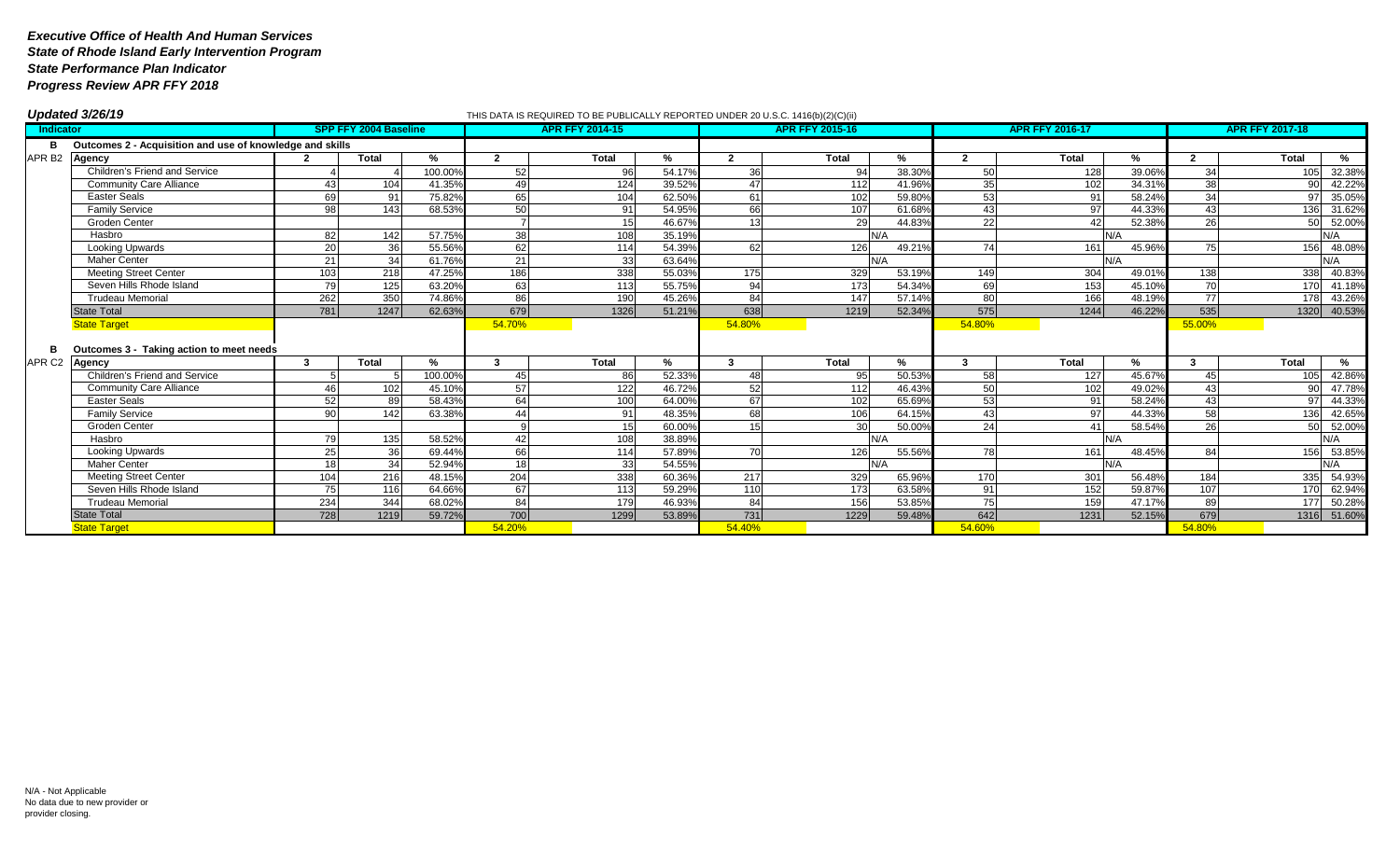| Updated 3/26/19                     |                 |                              | THIS DATA IS REQUIRED TO BE PUBLICALLY REPORTED UNDER 20 U.S.C. 1416(b)(2)(C)(ii) |        |                        |        |        |                        |        |                 |                        |                |        |                        |              |
|-------------------------------------|-----------------|------------------------------|-----------------------------------------------------------------------------------|--------|------------------------|--------|--------|------------------------|--------|-----------------|------------------------|----------------|--------|------------------------|--------------|
| Indicator                           |                 | <b>SPP FFY 2004 Baseline</b> |                                                                                   |        | <b>APR FFY 2014-15</b> |        |        | <b>APR FFY 2015-16</b> |        |                 | <b>APR FFY 2016-17</b> |                |        | <b>APR FFY 2017-18</b> |              |
| 4 Family Survey                     |                 |                              |                                                                                   |        |                        |        |        |                        |        |                 |                        |                |        |                        |              |
| <b>Know Rights</b><br>A             |                 |                              |                                                                                   |        |                        |        |        |                        |        |                 |                        |                |        |                        |              |
| <b>Agency</b>                       | Know            | <b>Total</b>                 | %                                                                                 | Know   | Total                  | %      | Know   | <b>Total</b>           | %      | Know            | <b>Total</b>           | %              | Know   | <b>Total</b>           | %            |
| Children's Friend and Service       | 15              | 18                           | 83.33%                                                                            | 49.2   | 50.0                   | 98.4%  | 34.4   | 41.0                   | 83.9%  | 48.6            | 56.0                   | 86.8%          | 55.0   | 59.6                   | 92.3%        |
| <b>Community Care Alliance</b>      | 61              | 68                           | 89.71%                                                                            | 58.4   | 60.8                   | 96.19  | 33.2   | 41.4                   | 80.2%  | 60.8            | 62.8                   | 96.8%          | 54.0   | 58.6                   | 92.2%        |
| <b>Easter Seals</b>                 | 6               | -9                           | 66.67%                                                                            | 27.4   | 29.6                   | 92.6%  | 71.8   | 78.6                   | 91.3%  | 55 <sub>0</sub> | 60.8                   | 90.5%          | 67.0   | 74.8                   | 89.6%        |
| <b>Family Service</b>               | 41              | 48                           | 85.42%                                                                            | 16.4   | 17.0                   | 96.5%  | 65.2   | 69.2                   | 94.2%  | 88.4            | 94.2                   | 93.8%          | 72.6   | 79.6                   | 91.2%        |
| Groden Center                       |                 |                              |                                                                                   | 10.8   | 11.0                   | 98.2%  | 26.2   | 28.0                   | 93.6%  | 34.6            | 36.6                   | 94.5%          | 59.2   | 62.4                   | 94.9%        |
| Hasbro                              | 36              | 39                           | 92.319                                                                            | 18.2   | 23.8                   | 76.5%  |        |                        | N/A    |                 |                        | N/A            |        |                        | N/A          |
| <b>Looking Upwards</b>              | N/A             | N/A                          | N/A                                                                               | 33.4   | 37.0                   | 90.3%  | 48.4   | 56.0                   | 86.4%  | 66.6            | 76.6                   | 86.9%          | 76.8   | 88.0                   | 87.3%        |
| <b>Maher Center</b>                 | 26              | 30                           | 86.67%                                                                            | 10.6   | 11.0                   | 96.4%  |        |                        | N/A    |                 |                        | N/A            |        |                        | N/A          |
| <b>Meeting Street Center</b>        | 66              | 85                           | 77.65%                                                                            | 141.2  | 149.8                  | 94.3%  | 110.4  | 126.0                  | 87.6%  | 214.2           | 230.6                  | 92.9%          | 234.0  | 256.2                  | 91.3%        |
| Seven Hills Rhode Island            | N/A             | N/A                          | N/A                                                                               | 30.6   | 34.8                   | 87.9%  | 41.4   | 44.2                   | 93.7%  | 63.8            | 69.8                   | 91.4%          | 55.4   | 60.0                   | 92.3%        |
| <b>Trudeau Memorial</b>             | 103             | 130                          | 79.23%                                                                            | 48.4   | 58.6                   | 82.6%  | 75.2   | 81.8                   | 91.9%  | 82.4            | 91.8                   | 89.8%          | 167.0  | 180.8                  | 92.4%        |
| <b>State Total</b>                  | 354             | 427                          | 82.90%                                                                            | 444.6  | 483.4                  | 91.97% | 506.2  | 566.2                  | 89.40% | 714.4           | 779.2                  | 91.68%         | 841.0  |                        | 920 91.41%   |
| <b>State Target</b>                 |                 |                              |                                                                                   | 90.20% |                        |        | 90.40% |                        |        | 90.60%          |                        |                | 90.80% |                        |              |
|                                     |                 |                              |                                                                                   |        |                        |        |        |                        |        |                 |                        |                |        |                        |              |
| в<br><b>Effectively communicate</b> |                 |                              |                                                                                   |        |                        |        |        |                        |        |                 |                        |                |        |                        |              |
| Agency                              | Commun          | <b>Total</b>                 | %                                                                                 | Commun | Total                  | %      | Commun | <b>Total</b>           | %      | Commun          | <b>Total</b>           | %              | Commun | <b>Total</b>           | %            |
| Children's Friend and Service       | 14              | 18                           | 77.78%                                                                            | 48.3   | 49.6                   | 97.4%  | 37.5   | 41.0                   | 91.5%  | 50.5            | 55.8                   | $90.4^{\circ}$ | 58.5   | 59.5                   | 98.3%        |
| <b>Community Care Alliance</b>      | 62              | 68                           | 91.18%                                                                            | 59.5   | 60.8                   | 97.9%  | 36.5   | 41.7                   | 87.6%  | 60.             | 62.3                   | 97.19          | 56.3   | 58.7                   | 96.0%        |
| <b>Easter Seals</b>                 | 6               |                              | 66.67%                                                                            | 29.3   | 30.0                   | 97.79  | 75.3   | 79.0                   | 95.4%  | 57.8            | 60.7                   | 95.3%          | 70.0   | 74.3                   | 94.2%        |
| <b>Family Service</b>               | 43              | 48                           | 89.58%                                                                            | 16.5   | 16.8                   | 98.2%  | 66.7   | 69.0                   | 96.6%  | 92.0            | 95.0                   | 96.8%          | 74.8   | 80.0                   | 93.5%        |
| <b>Groden Center</b>                |                 |                              |                                                                                   | 10.8   | 11.0                   | 98.2%  | 25.7   | 28.0                   | 91.7%  | 35.0            | 36.8                   | 95.0%          | 61.2   | 62.5                   | 97.9%        |
| Hasbro                              | 37 <sup>l</sup> | 39                           | 94.87%                                                                            | 20.7   | 23.8                   | 87.0%  |        |                        | N/A    |                 |                        | N/A            |        |                        | N/A          |
| <b>Looking Upwards</b>              | N/A             | N/A                          | N/A                                                                               | 34.8   | 36.8                   | 94.6%  | 50.0   | 56.0                   | 89.3%  | 71.0            | 77.0                   | 92.2%          | 82.5   | 87.7                   | 94.1%        |
| <b>Maher Center</b>                 | 28              | 30                           | 93.33%                                                                            | 10.2   | 10.8                   | 94.4%  |        |                        | N/A    |                 |                        | N/A            |        |                        | N/A          |
| <b>Meeting Street Center</b>        | 74              | 85                           | 87.06%                                                                            | 144.0  | 149.7                  | 96.2%  | 115.0  | 126.0                  | 91.3%  | 219.7           | 230.7                  | 95.2%          | 244.0  | 257.8                  | 94.6%        |
| Seven Hills Rhode Island            | N/A             | N/A                          | N/A                                                                               | 33.0   | 34.8                   | 94.8%  | 42.3   | 44.8                   | 94.4%  | 64.5            | 69.7                   | 92.6%          | 56.5   | 60.0                   | 94.2%        |
| Trudeau Memoria                     | 114             | 130                          | 87.69%                                                                            | 50.7   | 58.7                   | 86.4%  | 76.3   | 80.8                   | 94.4%  | 87.2            | 91.5                   | 95.3%          | 169.3  | 180.8                  | 93.6%        |
| <b>State Total</b>                  | 378             | 427                          | 88.52%                                                                            | 457.8  | 482.8                  | 94.82% | 525.3  | 566.3                  | 92.76% | 738.2           | 779.5                  | 94.70%         | 873.2  | 921.3                  | 94.78%       |
| <b>State Target</b>                 |                 |                              |                                                                                   | 94.00% |                        |        | 94.20% |                        |        | 94.60%          |                        |                | 94.80% |                        |              |
|                                     |                 |                              |                                                                                   |        |                        |        |        |                        |        |                 |                        |                |        |                        |              |
| Help your child<br>C                |                 |                              |                                                                                   |        |                        |        |        |                        |        |                 |                        |                |        |                        |              |
| Agency                              | Help            | <b>Total</b>                 | %                                                                                 | Help   | Total                  | %      | Help   | <b>Total</b>           | %      | Help            | <b>Total</b>           | %              | Help   | Total                  | %            |
| Children's Friend and Service       | 14              | 18                           | 77.78%                                                                            | 48.7   | 49.8                   | 97.8%  | 38.0   | 41.0                   | 92.7%  | 50.5            | 55.8                   | 90.4%          | 58.2   | 59.8                   | 97.2%        |
| <b>Community Care Alliance</b>      | 62              | 68                           | 91.18%                                                                            | 59.5   | 60.5                   | 98.39  | 37.5   | 42.0                   | 89.39  | 59.0            | 61.7                   | 95.7%          | 53.5   | 58.8                   | 90.9%        |
| <b>Easter Seals</b>                 | $\overline{7}$  |                              | 77.78%                                                                            | 28.8   | 29.5                   | 97.6%  | 71.8   | 78.3                   | 91.7%  | 54.5            | 60.8                   | 89.6%          | 65.5   | 73.3                   | 89.3%        |
| <b>Family Service</b>               | 42              | 48                           | 87.50%                                                                            | 16.2   | 16.5                   | 98.29  | 65.7   | 68.7                   | 95.6%  | 89.0            | 94.2                   | 94.5%          | 73.3   | 79.7                   | 92.1%        |
| Groden Center                       |                 |                              |                                                                                   | 10.8   | 10.8                   | 100.0% | 23.3   | 28.0                   | 83.3%  | 33.2            | 35.8                   | 92.6%          | 60.0   | 63.0                   | 95.2%        |
| Hasbro                              | 36              | 39                           | 92.31%                                                                            | 19.5   | 24.0                   | 81.39  |        |                        | N/A    |                 |                        | N/A            |        |                        | N/A          |
| <b>Looking Upwards</b>              | N/A             | N/A                          | N/A                                                                               | 34.8   | 36.7                   | 94.8%  | 50.8   | 55.8                   | 91.0%  | 69.2            | 76.3                   | 90.6%          | 79.7   | 87.0                   | 91.6%        |
| <b>Maher Center</b>                 | 29              | 30                           | 96.67%                                                                            | 10.6   | 11.0                   | 96.4%  |        |                        | N/A    |                 |                        | N/A            |        |                        | N/A          |
| <b>Meeting Street Center</b>        | 75              | 85                           | 88.24%                                                                            | 140.2  | 149.3                  | 93.9%  | 112.2  | 124.8                  | 89.9%  | 214.8           | 229.2                  | 93.7%          | 236.0  | 256.2                  | 92.1%        |
| Seven Hills Rhode Island            | N/A             | N/A                          | N/A                                                                               | 33.3   | 35.0                   | 95.19  | 40.7   | 44.5                   | 91.4%  | 64.7            | 69.2                   | 93.5%          | 55.7   | 59.8                   | 93.0%        |
| <b>Trudeau Memoria</b>              | 116             | 130                          | 89.23%                                                                            | 50.8   | 58.5                   | 86.89  | 70.5   | 77.7                   | 90.8%  | 84.5            | 91.3                   | 92.5%          | 166.3  | 180.3                  | 92.2%        |
| <b>State Total</b>                  | 381             | 427                          | 89.23%                                                                            | 453.2  | 481.6                  | 94.10% | 510.5  | 560.8                  | 91.03% | 719.3           | 774.3                  | 92.90%         | 848.2  |                        | 918.0 92.39% |
| <b>State Target</b>                 |                 |                              |                                                                                   | 94.50% |                        |        | 94.50% |                        |        | 94.50%          |                        |                | 94.50% |                        |              |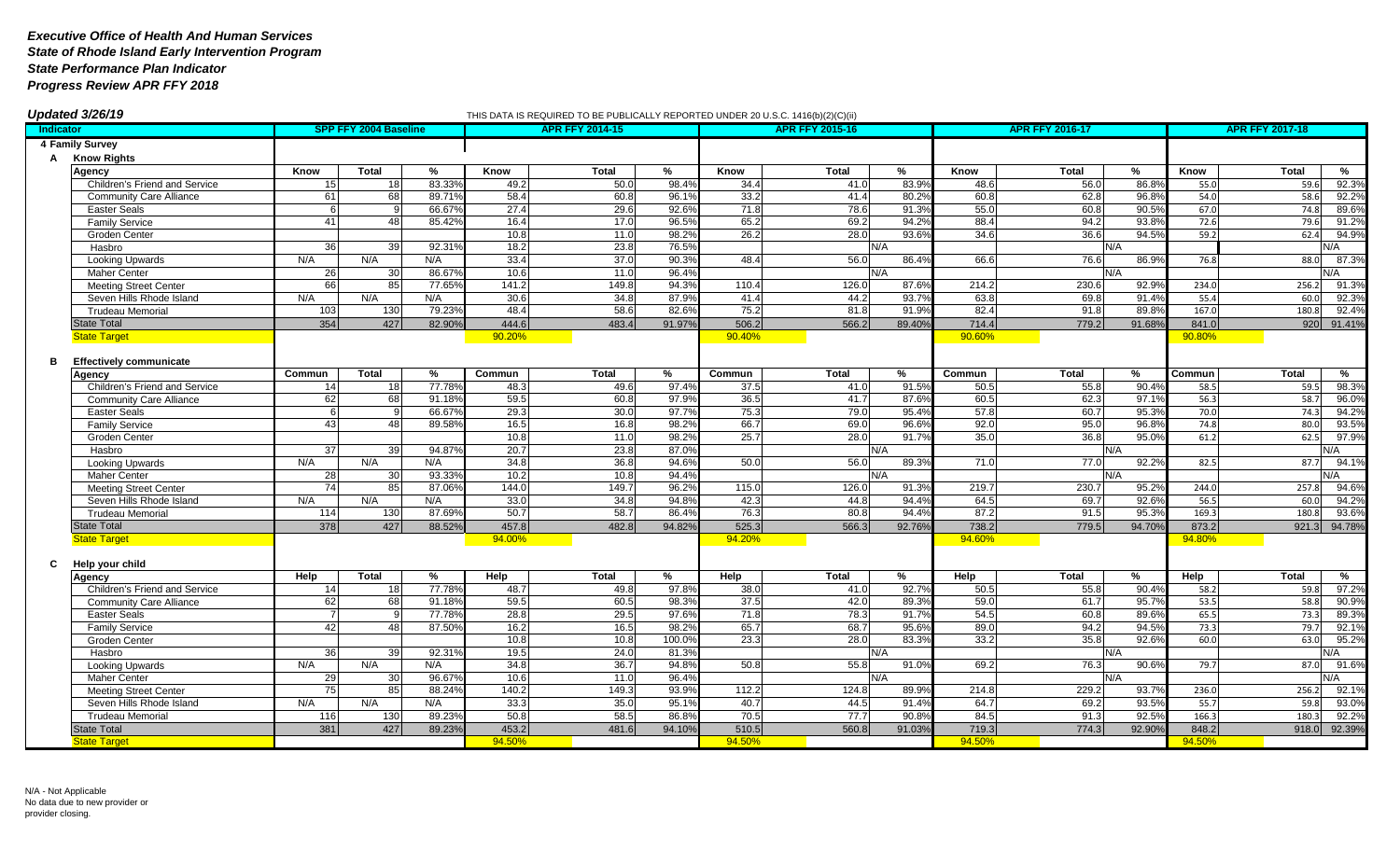|                  | Updated 3/26/19                                          |                        |                              |                                  | THIS DATA IS REQUIRED TO BE PUBLICALLY REPORTED UNDER 20 U.S.C. 1416(b)(2)(C)(ii) |  |                                  |               |                  |        |                                  |                   |                  |                                  |                   |                         |            |       |                      |
|------------------|----------------------------------------------------------|------------------------|------------------------------|----------------------------------|-----------------------------------------------------------------------------------|--|----------------------------------|---------------|------------------|--------|----------------------------------|-------------------|------------------|----------------------------------|-------------------|-------------------------|------------|-------|----------------------|
| <b>Indicator</b> |                                                          |                        | <b>SPP FFY 2004 Baseline</b> |                                  |                                                                                   |  | <b>APR FFY 2014-15</b>           |               |                  |        | <b>APR FFY 2015-16</b>           |                   |                  | <b>APR FFY 2016-17</b>           |                   | <b>APR FFY 2017-18</b>  |            |       |                      |
|                  | 5 Birth to 1 with IFSP                                   |                        |                              |                                  |                                                                                   |  |                                  |               |                  |        |                                  |                   |                  |                                  |                   |                         |            |       |                      |
|                  |                                                          |                        | 1.75%                        |                                  |                                                                                   |  | 3.05%                            |               | 2.75%            |        | 3.00%                            |                   |                  |                                  |                   | 2.60%                   |            |       |                      |
|                  |                                                          |                        |                              |                                  |                                                                                   |  |                                  |               |                  |        |                                  |                   |                  |                                  |                   |                         |            |       |                      |
|                  | <b>State Target</b>                                      |                        |                              |                                  | 2.50%                                                                             |  |                                  |               | 2.50%            |        |                                  |                   | 2.50%            |                                  |                   | 2.50%                   |            |       |                      |
|                  | 6 Birth to 3 with IFSP                                   |                        |                              |                                  |                                                                                   |  |                                  |               |                  |        |                                  |                   |                  |                                  |                   |                         |            |       |                      |
|                  |                                                          |                        | 3.56%                        |                                  |                                                                                   |  | 6.36%                            |               |                  |        | 6.11%                            |                   |                  | 6.07%                            |                   |                         |            | 6.14% |                      |
|                  |                                                          |                        |                              |                                  |                                                                                   |  |                                  |               |                  |        |                                  |                   |                  |                                  |                   |                         |            |       |                      |
|                  | <b>State Target</b>                                      |                        |                              |                                  | 6.00%                                                                             |  |                                  | 6.00%         |                  |        |                                  | 6.00%             |                  |                                  | 6.00%             |                         |            |       |                      |
|                  | 7 45 Day Timeline                                        |                        |                              |                                  |                                                                                   |  |                                  |               |                  |        |                                  |                   |                  |                                  |                   |                         |            |       |                      |
|                  |                                                          |                        |                              | Based on Focused Monitoring Data |                                                                                   |  | Based on Focused Monitoring Data |               |                  |        | Based on Focused Monitoring Data |                   |                  | Based on Focused Monitoring Data |                   |                         |            |       |                      |
|                  | <b>Agency</b>                                            | Compliant              | <b>Total</b>                 | %                                | <b>Compliant Reason</b>                                                           |  | Total                            | $\frac{9}{6}$ | Compliant Reason |        | <b>Total</b>                     | %                 | Compliant Reason | <b>Total</b>                     |                   | <b>Compliant Reason</b> |            | Total | $\frac{9}{6}$        |
|                  | Children's Friend and Service                            | 32                     | 138                          | 23.19%                           | 17                                                                                |  | 20                               | 90.00%        | 17               |        | 23                               | 91.30%            |                  | 23                               | 100.00%           |                         |            |       | 20 100.00%           |
|                  | <b>Community Care Alliance</b>                           | 15 <sup>1</sup>        | 152                          | 9.87%                            | 13                                                                                |  | 20                               | 75.00%        | 14               |        | 20                               | 90.00%            | 10               | 20                               | 90.00%            | 18 <sup>1</sup>         |            |       | 22 100.00%           |
|                  | <b>Easter Seals</b>                                      | N/A                    | N/A                          | N/A                              | 20                                                                                |  | 20                               | 100.00%       | 19               |        | 20                               | 100.00%           | 20               | 20                               | 100.00%           |                         |            |       | 20 100.00%           |
|                  | <b>Family Service</b>                                    | 77                     | 182                          | 42.31%                           | 13                                                                                |  | 20                               | 95.00%        | 15               |        | $\overline{21}$                  | 100.00%           | 19               | 28                               | 75.00%            | 24                      |            | 27    | 88.89%               |
|                  | Groden Center                                            |                        |                              |                                  | 14                                                                                |  | 18                               | 100.00%       | 17               |        | 20                               | 100.00%           | 17               | 20                               | 100.00%           | 18                      |            |       | 20 100.00%           |
|                  | Hasbro                                                   | 40                     | 138                          | 28.99%                           |                                                                                   |  | N/A                              |               |                  |        |                                  | N/A               |                  |                                  | N/A               |                         |            |       | N/A                  |
|                  | Looking Upwards                                          | N/A                    | N/A                          | N/A                              | 18                                                                                |  | 20                               | 100.00%       | 24               |        | 27                               | 100.00%           | 23               | 24                               | 100.00%           | 21                      |            |       | 25 100.00%           |
|                  | <b>Maher Center</b>                                      | 77                     | 102                          | 75.49%                           |                                                                                   |  | N/A                              |               |                  |        |                                  | N/A               |                  |                                  | N/A               |                         |            |       | N/A                  |
|                  | <b>Meeting Street Center</b><br>Seven Hills Rhode Island | 261                    | 423                          | 61.70%<br>N/A                    | 57<br>19                                                                          |  | 61                               | 100.00%       | 56<br>23         |        | 60<br>29                         | 100.00%<br>96.55% | 57<br>15         | 59                               | 100.00%<br>96.00% | 62                      |            | 25    | 63 100.00%           |
|                  | <b>Trudeau Memorial</b>                                  | N/A<br>97 <sup>1</sup> | N/A<br>450                   | 21.56%                           |                                                                                   |  | 28                               | 96.43%        | 28               |        | 30 <sup>1</sup>                  | 100.00%           | 28               | 25<br>28                         | 100.00%           | 22<br>26                |            |       | 96.00%<br>28 100.00% |
|                  | <b>State Total</b>                                       | 599                    | 1585                         | 37.79%                           | 28<br>30<br>100.00%<br>199<br>237<br>29<br>96.20%                                 |  | 213                              | 32            | 250              | 98.00% | 208<br>29                        | 247               | 95.95%           | 227                              | 19 <sup>1</sup>   |                         | 250 98.40% |       |                      |
|                  | <b>State Target 100%</b>                                 |                        |                              |                                  |                                                                                   |  |                                  |               |                  |        |                                  |                   |                  |                                  |                   |                         |            |       |                      |
|                  |                                                          |                        |                              |                                  |                                                                                   |  |                                  |               |                  |        |                                  |                   |                  |                                  |                   |                         |            |       |                      |